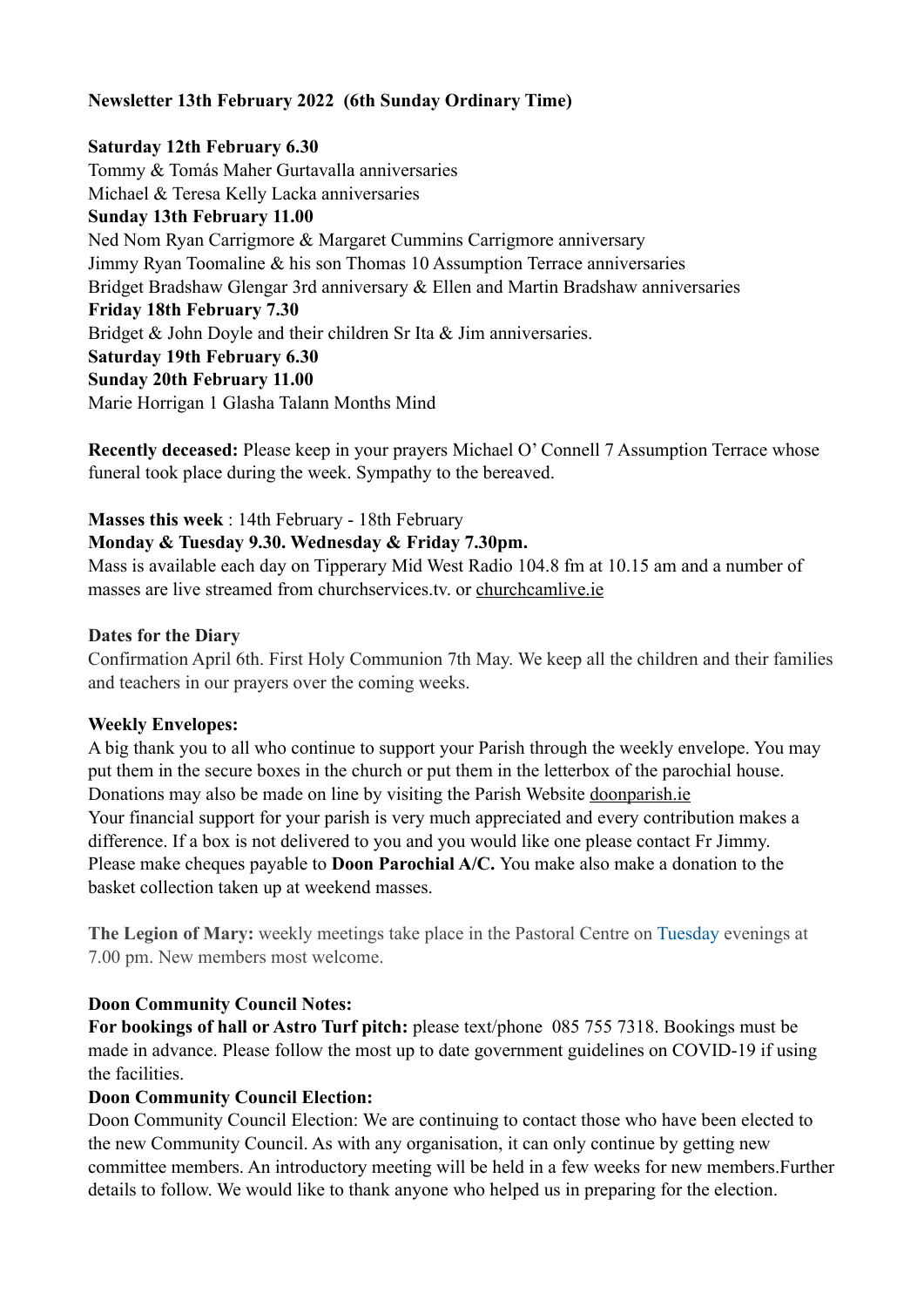**Line Dancing:** every Friday at 8.30pm in Doon Community Centre. Booking by text. Contact Pat 087 2577761.

**Local taxi service:** covering Cappamore, Doon , Cappawhite, Pallasgrean etc. Limerick junction train transfers, Hospital appointments, g.p. visits, shopping , limerick city , Tipperary town. Phone 0851001381.

# **Doon Breakfast and after school club**

Doon Breakfast & After School Club are now taking new bookings for the 2022/2023 school year. We currently cater for children attending both primary schools in Doon. If your child attends a primary which we do not currently collect from please contact Jane on 085 7150087 & we'll discuss options

# **Easter Camp**

Easter camp will run in Doon Community Centre from the 19th-22nd of April (Tues-Fri). Camp is suitable for primary school aged children. All necessary Covid-19 infection control precautions will be taken, in line with guidelines. Times: 8.30am - 3pm Cost:  $\epsilon$ 25 per child per day. 10% discount for siblings attending 4 consecutive days. \*\*€50 deposit required for new customers\*\* Our highly trained & garda vetted staff are ready for some Art, Games, Sports and Fun with the children, without a Switch or YouTube in sight

Contact Jane on 085 7150087 to book.

# **Doon GAA Notes**

Lotto Numbers Monday February, 7th 2022 Lotto Tickets can be purchased in Doon at O'Sullivans Centra & Damien Richardson Butchers. Cut Off time for Online Sales is 8pm every Monday. Jackpot €14,400 Numbers Drawn 4-13-22-25 No Match 3  $\omega$   $\in$  30 each 12 Lucky Dips at  $\epsilon$ 20 each 1. Maher Family, Gurtavalla. 2. Helena Barane, Cooga. 3. Alan O'Connor, Lisowen (Online). 4. Séamus Barry c/o Benji. 5. Aisling Barry, Kilmoylan (Online). 6. Patsy Howard, Dublin (Online). 7. Cormac Ryan c/o Mike Ryan. 8. Margaret Franklin c/o Centra. 9. Peader Duggan, Croughmorka (Online). 10. Chloe & Nicole Coleman, Doon.

- 11. Margaret Crowe, Carrigmore (Online).
- 12. Betty Anderson, Lisnakella.

Promoters Prize, €25: Denis Kennedy.

Next week's Jackpot €14,600. Draw will be held in Clubhouse on February 14th 2022.